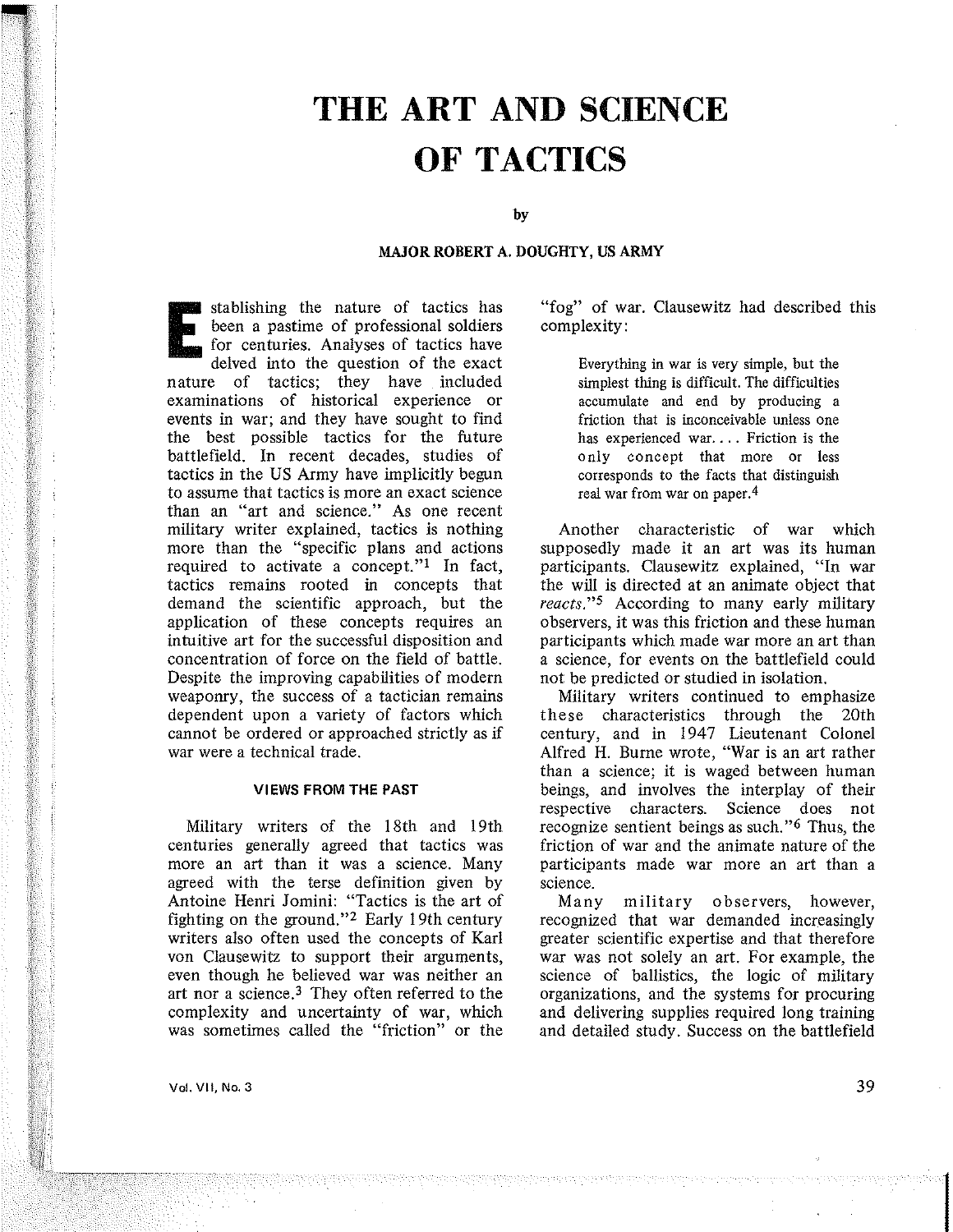| <b>Report Documentation Page</b>                                                                                                                                                                                                                                                                                                                                                                                                                                                                                                                                                                                                                                                                                                                                                                                                                                   |                             |                              |                                                   | Form Approved<br>OMB No. 0704-0188                  |                           |
|--------------------------------------------------------------------------------------------------------------------------------------------------------------------------------------------------------------------------------------------------------------------------------------------------------------------------------------------------------------------------------------------------------------------------------------------------------------------------------------------------------------------------------------------------------------------------------------------------------------------------------------------------------------------------------------------------------------------------------------------------------------------------------------------------------------------------------------------------------------------|-----------------------------|------------------------------|---------------------------------------------------|-----------------------------------------------------|---------------------------|
| Public reporting burden for the collection of information is estimated to average 1 hour per response, including the time for reviewing instructions, searching existing data sources, gathering and<br>maintaining the data needed, and completing and reviewing the collection of information. Send comments regarding this burden estimate or any other aspect of this collection of information,<br>including suggestions for reducing this burden, to Washington Headquarters Services, Directorate for Information Operations and Reports, 1215 Jefferson Davis Highway, Suite 1204, Arlington<br>VA 22202-4302. Respondents should be aware that notwithstanding any other provision of law, no person shall be subject to a penalty for failing to comply with a collection of information if it<br>does not display a currently valid OMB control number. |                             |                              |                                                   |                                                     |                           |
| <b>1. REPORT DATE</b><br>1977                                                                                                                                                                                                                                                                                                                                                                                                                                                                                                                                                                                                                                                                                                                                                                                                                                      |                             | 2. REPORT TYPE               |                                                   | <b>3. DATES COVERED</b><br>00-00-1977 to 00-00-1977 |                           |
| <b>4. TITLE AND SUBTITLE</b>                                                                                                                                                                                                                                                                                                                                                                                                                                                                                                                                                                                                                                                                                                                                                                                                                                       |                             |                              |                                                   | <b>5a. CONTRACT NUMBER</b>                          |                           |
| <b>The Art and Science of Tactics</b>                                                                                                                                                                                                                                                                                                                                                                                                                                                                                                                                                                                                                                                                                                                                                                                                                              |                             |                              |                                                   | 5b. GRANT NUMBER                                    |                           |
|                                                                                                                                                                                                                                                                                                                                                                                                                                                                                                                                                                                                                                                                                                                                                                                                                                                                    |                             |                              |                                                   | 5c. PROGRAM ELEMENT NUMBER                          |                           |
| 6. AUTHOR(S)                                                                                                                                                                                                                                                                                                                                                                                                                                                                                                                                                                                                                                                                                                                                                                                                                                                       |                             |                              |                                                   | <b>5d. PROJECT NUMBER</b>                           |                           |
|                                                                                                                                                                                                                                                                                                                                                                                                                                                                                                                                                                                                                                                                                                                                                                                                                                                                    |                             |                              |                                                   | <b>5e. TASK NUMBER</b>                              |                           |
|                                                                                                                                                                                                                                                                                                                                                                                                                                                                                                                                                                                                                                                                                                                                                                                                                                                                    |                             |                              |                                                   | 5f. WORK UNIT NUMBER                                |                           |
| 7. PERFORMING ORGANIZATION NAME(S) AND ADDRESS(ES)<br><b>Army War College , ATTN: Parameters, 122 Forbes</b><br>Avenue, Carlisle, PA, 17013-5238                                                                                                                                                                                                                                                                                                                                                                                                                                                                                                                                                                                                                                                                                                                   |                             |                              |                                                   | 8. PERFORMING ORGANIZATION<br><b>REPORT NUMBER</b>  |                           |
| 9. SPONSORING/MONITORING AGENCY NAME(S) AND ADDRESS(ES)                                                                                                                                                                                                                                                                                                                                                                                                                                                                                                                                                                                                                                                                                                                                                                                                            |                             |                              |                                                   | 10. SPONSOR/MONITOR'S ACRONYM(S)                    |                           |
|                                                                                                                                                                                                                                                                                                                                                                                                                                                                                                                                                                                                                                                                                                                                                                                                                                                                    |                             |                              |                                                   | 11. SPONSOR/MONITOR'S REPORT<br>NUMBER(S)           |                           |
| 12. DISTRIBUTION/AVAILABILITY STATEMENT<br>Approved for public release; distribution unlimited                                                                                                                                                                                                                                                                                                                                                                                                                                                                                                                                                                                                                                                                                                                                                                     |                             |                              |                                                   |                                                     |                           |
| <b>13. SUPPLEMENTARY NOTES</b>                                                                                                                                                                                                                                                                                                                                                                                                                                                                                                                                                                                                                                                                                                                                                                                                                                     |                             |                              |                                                   |                                                     |                           |
| 14. ABSTRACT                                                                                                                                                                                                                                                                                                                                                                                                                                                                                                                                                                                                                                                                                                                                                                                                                                                       |                             |                              |                                                   |                                                     |                           |
| <b>15. SUBJECT TERMS</b>                                                                                                                                                                                                                                                                                                                                                                                                                                                                                                                                                                                                                                                                                                                                                                                                                                           |                             |                              |                                                   |                                                     |                           |
| 16. SECURITY CLASSIFICATION OF:                                                                                                                                                                                                                                                                                                                                                                                                                                                                                                                                                                                                                                                                                                                                                                                                                                    | 17. LIMITATION OF           | 18. NUMBER<br>OF PAGES       | 19a. NAME OF                                      |                                                     |                           |
| a. REPORT<br>unclassified                                                                                                                                                                                                                                                                                                                                                                                                                                                                                                                                                                                                                                                                                                                                                                                                                                          | b. ABSTRACT<br>unclassified | c. THIS PAGE<br>unclassified | <b>ABSTRACT</b><br>Same as<br><b>Report (SAR)</b> | 7                                                   | <b>RESPONSIBLE PERSON</b> |

**Standard Form 298 (Rev. 8-98)**<br>Prescribed by ANSI Std Z39-18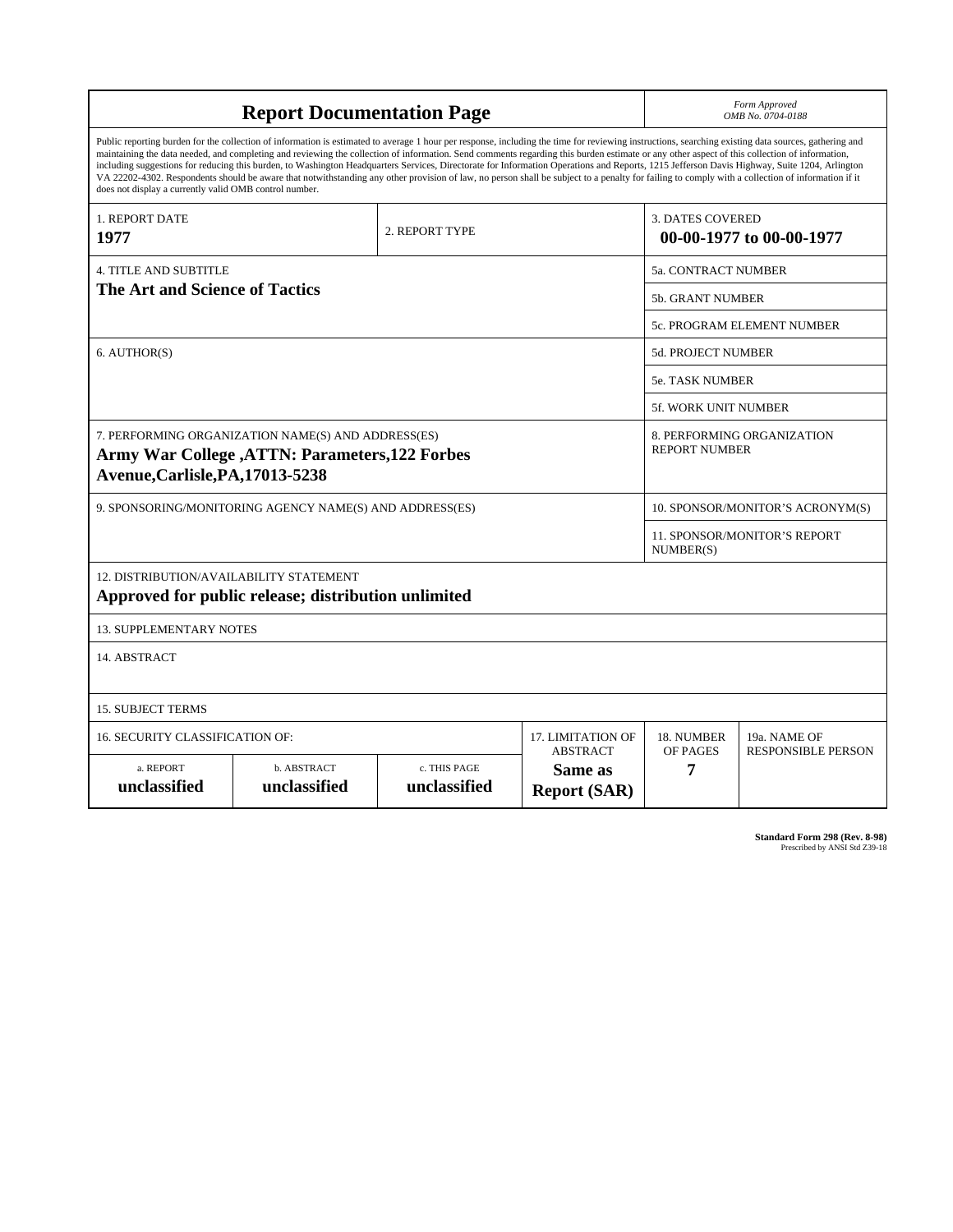was increasingly as dependent upon the knowledge acquired before the battle as it was dependent upon actions in the battle. Early military observers acknowledged this. In the mid-18th century Maurice de Saxe used an allegory to explain the need for detailed knowledge:

> A man who has a talent for architecture and can design, will draw the plan and perspective of a palace with great skill. But ... if he does not know how to shape his stones, to lay his foundation, the whole edifice will soon crash.<sup>7</sup>

As the 19th century progressed, an increasing number of military men came to believe that science could serve the needs of the tactician. One of the major reasons for this was the scientific revolution which accelerated in the latter half of that century. Another was the military revolution which occurred in the same period. Armies vastly increased in size; progressively more complex weaponry was introduced; and logistics trains became massive. As warfare became more complex, a more systematic approach became necessary.

One of the most important innovators during this period was Field Marshal Helmuth von Moltke, Chief of the German General Staff from 1857 to 1888. He recognized that war was not an exact science and argued:

> It is a matter of understanding a constantly changing situation at every moment, and then doing the simplest and most natural thing with energy and determination. This is what makes war an art, an art that is served by many sciences, 8

Von Moltke's great contribution to military thought was his recognition that war could be "served by many sciences," and the development of this idea made him virtually the father of the modern staff system. Von Moltke believed that even though war was ultimately an art, the military commander could be served by the systematic application of general principles, rigorous research, and meticulous planning. Under his intellectual and personal guidance, the German General Staff system became the model for every Western state.

The principles of war, as they were articulated in the early 20th century, were an attempt to bridge this gap between war as an art and war as a science. According to J. F. C. Fuller, the major architect of the modern principles of war, the great value of principles came in teaching the art of war and in rendering order to seemingly disparate actions on the battlefield. Only the most extreme supporters of the scientific approach argued that principles must be followed on the battlefield and that violating them would invariably result in defeat. More reflective officers recognized that principles were a tool for understanding the dynamics of the battlefield but that they could not be indiscriminately applied. At the same time, they could be used to train officers to think, since they were a useful mechanism for keeping basic ideas fresh in one's mind. The principles were thus scientific in nature, and Fuller explained, "Lack of science leads to chaos in art."9

In the 1920's and 1930's, Western observers stressed the scientific aspects of war, but they did not abandon the belief that war was<br>ultimately an art. In his book. The ultimately an art. In his book, *Foundations of the Science of War,* Fuller passionately argued:

> To deny a science of war and then to **theorize on war as an art is pure military**  alchemy, a process of reasoning which for thousands of years has blinded the soldier to the realities of war, and will continue to blind him until he creates a science of war upon which to base his art. $10$

Fuller believed that even though soldiers were "artists of war," they should spend most of their lives systematically preparing for war. A scientific approach to preparation would be a rational process in which the tactician would train his mind for the eventualities of the battlefield. In the same sense, B. H. Liddell Hart wrote articles on "A Science of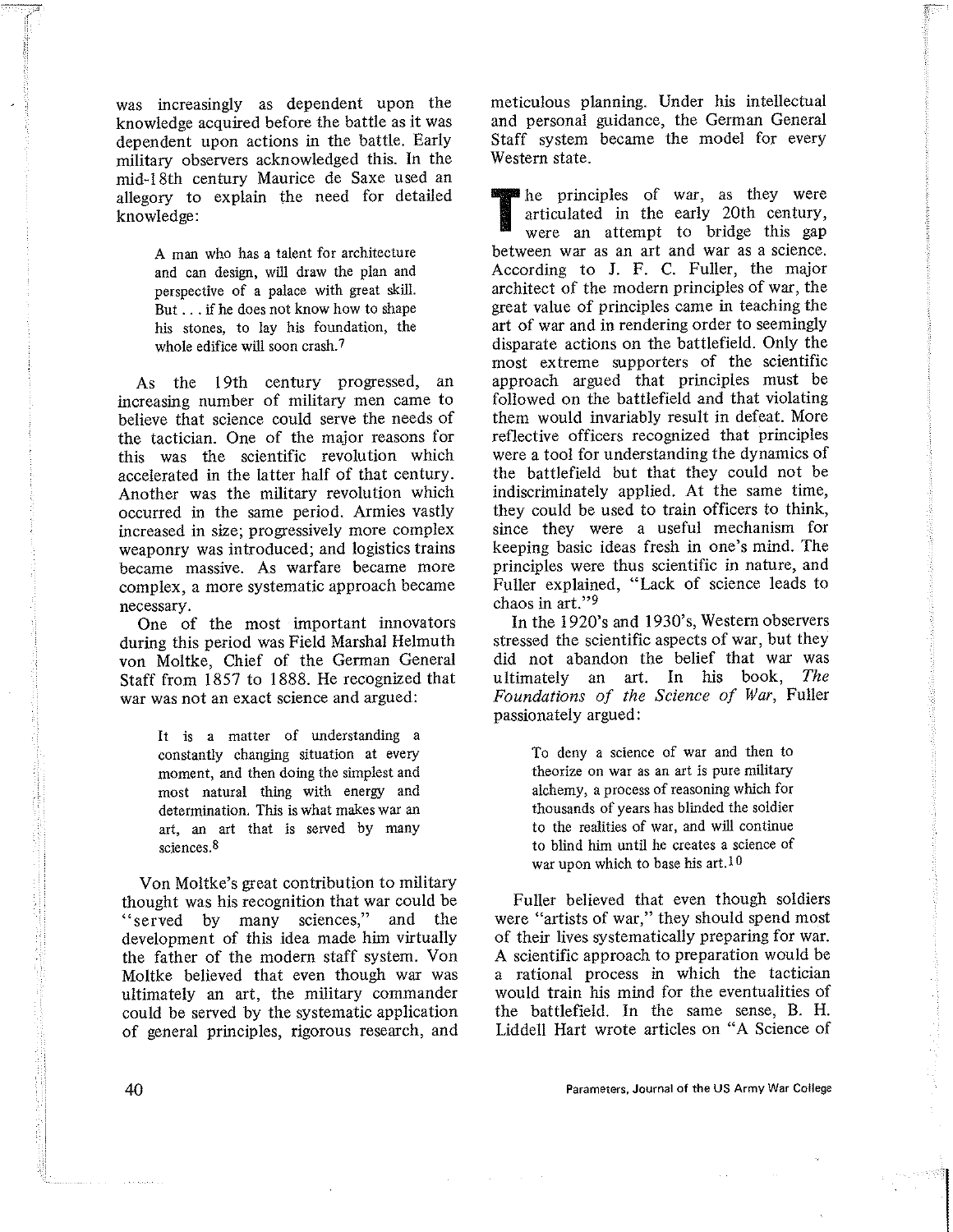Infantry Tactics" in which he did not envision an exact science of tactics but sought to identify the "essential principles of tactics" which could be applied to the conduct of war. He sought to provide a "flexible framework" that could provide the tactician a base upon which to build his "practical knowledge of ground and weapons."!! Neither Fuller nor Liddell Hart believed that military science encompassed immutable, inviolable laws which had to be applied automatically; however, a thorough scientific preparation would enhance chances of success amidst the turmoil of battle.

The American Army has long sought to use scientific methods for solving tactical problems, but its methods have often been more "quasi-scientific" than scientific. As with Liddell Hart, the flexible framework has usually been balanced by practical knowledge. For example, the five-paragraph field order was introduced into the Army at Fort Leavenworth in 1894-95 by Captain Eben Swift, who was seeking a more systematic method to examine tactical problems.<sup>12</sup> Previously, commanders had either prescribed missions in voluminous detail, or they had merely pointed out the objective, leaving the execution entirely to the judgment of the subordinate. The new operations order permitted the orderly arrangement of information and instructions, and it enabled the commanders of all units to understand clearly their mission, force composition, and responsibilities. The operations order was thus introduced to permit a more systematic approach to tactical problems.

systematic methods and thinking have<br>remained an important part of the<br>American military officer's preparation remained an important part of the American military officer's preparation for war. Since the latter part of the 19th century, Army schools have consistently pushed the student officer toward a recognition of the capabilities and composition of military organizations, a grasp of the fundamentals of employing the widely varying types of modern military units, and an understanding of tactical techniques and procedures. The schools have never supported haphazard planning or guesswork. They have

always recognized that tactics demands a rigorous study of the facts, the systematic arrangement of knowledge, and the reaching of responses through reasoning rather than conjecture. The reasoning process which emphasizes logical deduction and the study of precedents was an inherent and integral part of the intellectual preparation of any officer, but "military science" was not a field in which there were formulas such as those provided for the engineer or mathematician.

The American philosophy of tactics has never- been more succinctly expressed than when General John J. Pershing, Commander of the American Expeditionary Forces in World War I, spoke to the officers of the 1st Division just before they entered combat for the first time:

> **Whatever your previous instruction**  may have been, you must learn in the actual experience of war, the practical application of the tactical principles that you have been taught during your preliminary training.... When confronted with a new situation, do not try to recall examples given in any particular book on the subject; do not try to remember what your instructor has said in discussing some special problem; do not try to carry in your minds patterns of particular exercises or battles, thinking they will fit new cases, because

**Major Robert A. Doughty graduated from the US Military Academy in 1965, received his M.A. in History from the University of California at Los Angeles in 1972, and graduated from the US Army Command and General Staff College in 1976. He commanded a tank company and was a battalion operations officer in Germany, and he served in Vietnam as an advisor to a Vietnamese armored cavalry troop. Major Doughty has served in the Department of History at the US Military Academy and is presently an instructor in the Department of Unified and Combined Operations at the Command and General Staff College, Fort Leavenworth, Kansas. Previous articles by Major Doughty have appeared in** *Parameters, Military Review, Infantry,* and *Armor.*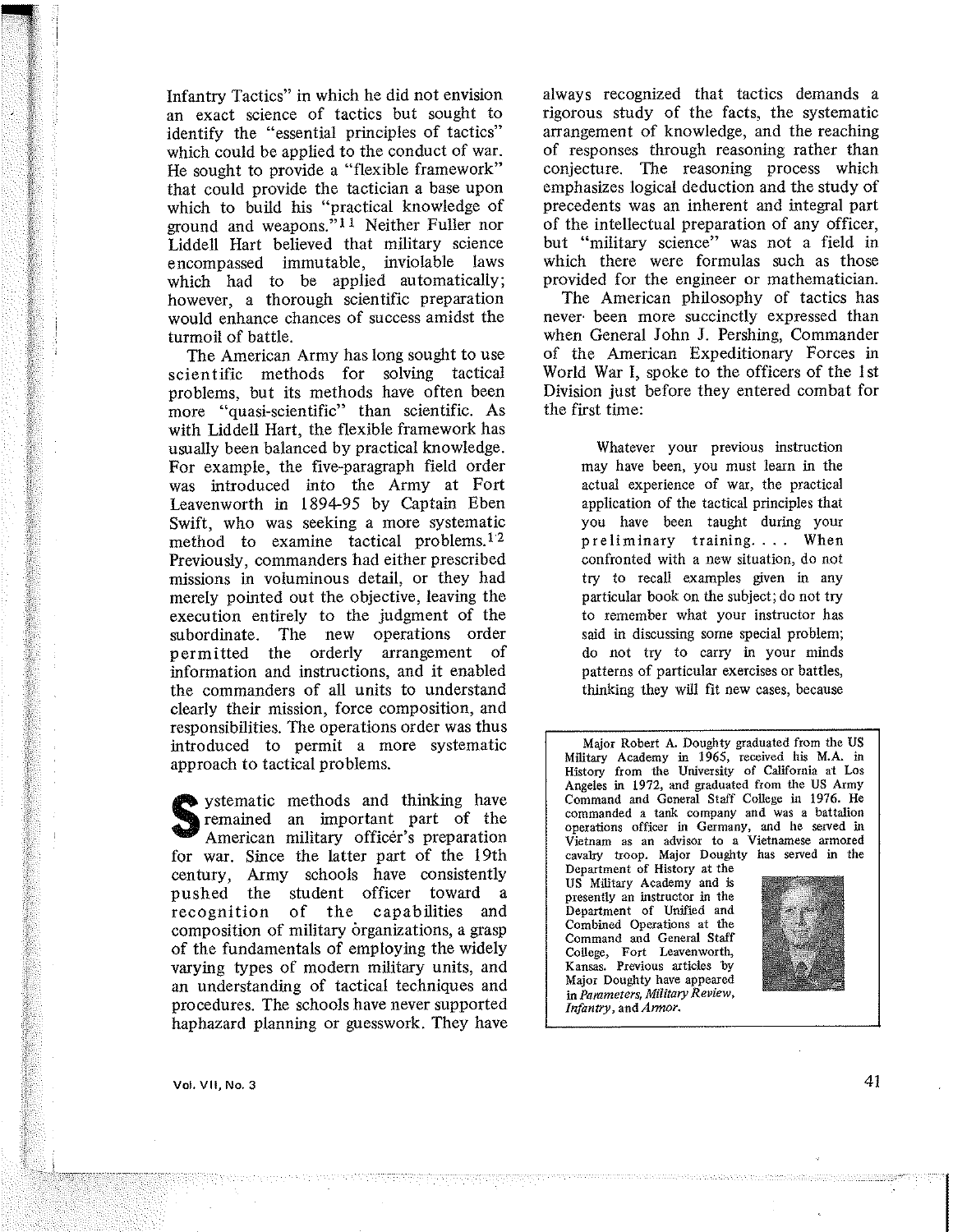**no two sets of circumstances are**  alike.... The main reliance after all must be upon your determination, upon the **aggressiveness of your men, upon their stamina, upon their character, and upon**  their will to win.<sup>13</sup>

In subsequent decades, the American Army did not abandon its belief that being a successful tactician was also an art. The theory of tactical operations could be based upon scientific methods encompassing principles, concepts, and techniques, but military execution was undoubtedly an art relying upon the commander's insight and leadership. The execution of tactical operations required an intuitive synthesis of all factors that might impact upon the battle. Doctrine provided the flexible framework for the commander's concept; scientific methods were used to examine and order information; but, the decision would depend upon his practical knowledge of the ongoing battle. Thus, to borrow von Moltke's idea, tactics was an art, served by many sciences.

## THE NEED FOR THE CREATIVE OFFICER

When one examines the evidence of the past, it becomes clear that while technology has always acted to transform the nature of war, it has never altered the one unchanging fundamental of war-its variety and complexity. The theoretical impact of this was indicated in the book, *Infantry in Battle:* 

> The art of war has no traffic with rules, for the infinitely varied circumstances and conditions of combat never produce exactly the same situation twice.... In battle, each situation is unique and must be solved on its own merit. 14

Tactical success will come to the commander who displays the greatest resourcefulness, initiative, and creativity when he carries out a combat mission, not to the commander who slavishly applies rigid theories and rules memorized in some classroom. J. F. C. Fuller once remarked, "It

is [often] not recognized that the object of regulations and rules is to produce order in the fighting machine, and not to strangle the mind of the man who controls it."<sup>15</sup> The officer must, above all, be a leader and a problem-solver, and the application of theory to practice on the modern battlefield requires him to treat tactics as if it were a science and an art, not as if it were a technical skill.

The unpredictable nature of battle compels the military officer to remain flexible and to develop his mental capabilities to their utmost. The American experience in war in the 20th century supports this need for the flexible, mentally creative military officer, since in this century the Army has not used its peacetime tactical doctrine in war. When World War I began, we were not prepared for the machineguns, the barbed wire, or the reality of the trenches. When France fell in June 1940, the United States had only 18 medium tanks. When the Korean incident erupted in 1950, we were woefully unprepared and had done absolutely no planning for the sort of war we found in Korea. And in Vietnam, we were immersed in our experience on the European continent and sought to apply conventional methods to unconventional war. In each case, the Army was forced to adapt its tactical doctrine or theory to the reality of the existing war. These observations are not intended as an indictment of the US Army; they are an attempt to illustrate the complexity of the problem. If historical experience proves correct, the tactical doctrine that exists in peacetime will probably be radically altered if the real battle of the future arrives.

Neither can doctrine be simply extrapolated from one theater to another. During World War II, for example, the tactical concepts that were applied to Europe were often not transferable to the Pacific theater, and when American units were moved from one theater to the other, they had to undergo a rigorous period of retraining. The Germans also recognized the problem of projecting doctrine from one theater to another. Following World War II, General von Thoma, former head of the *Afrika Korps* said: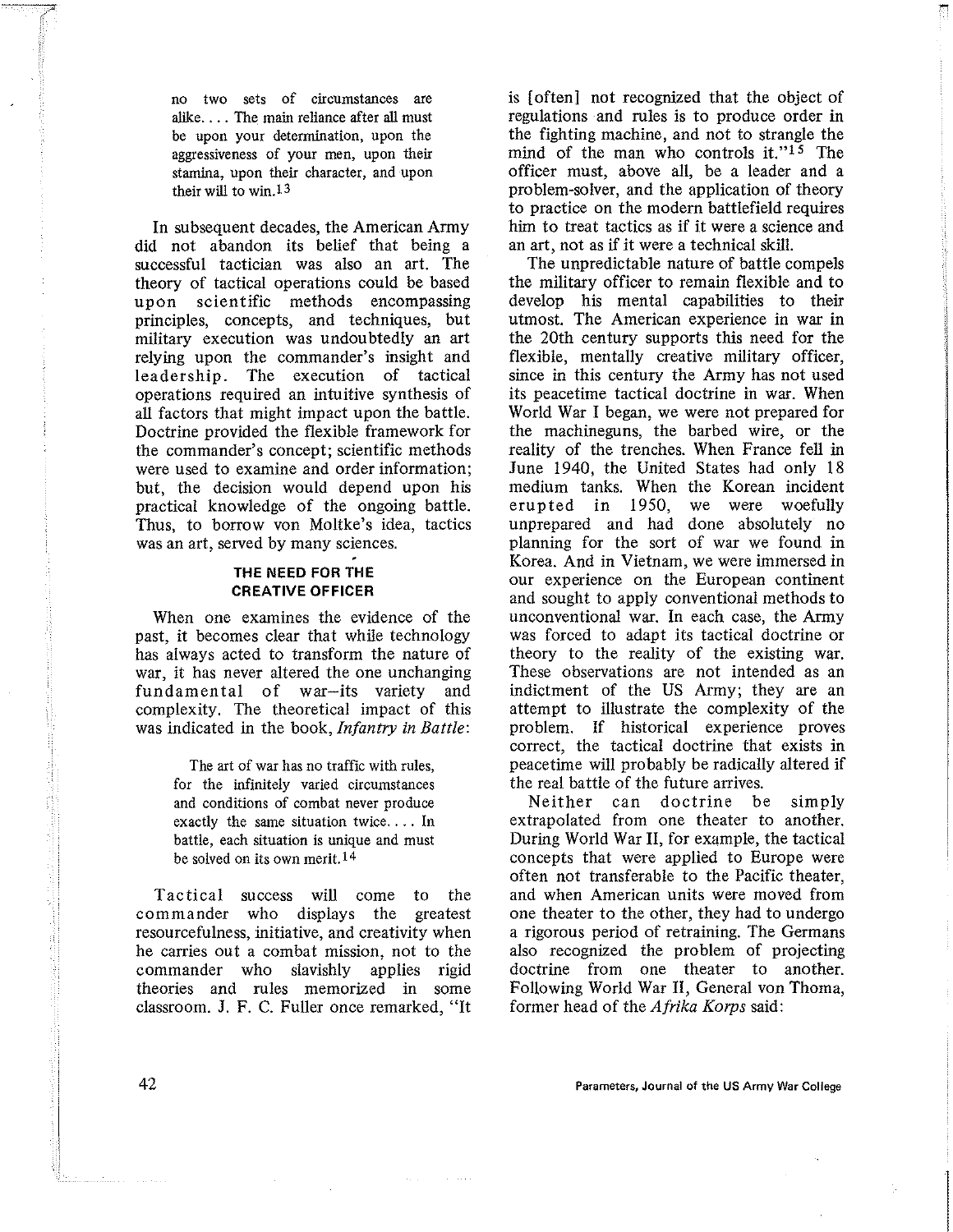France had been ideal country for armored forces, but Russia was the worst-because of its immense tracts of country that were either swamp or sand. . . Africa was paradise in comparison. Tank troops who had been in Russia found it easy to adapt themselves to the African conditions. It is a mistake to draw lessons from the African campaign and apply them to quite different conditions.16

While tactical doctrine may be derived by scientific methods, it should never become dogma, and its application should never be automatic but should always require careful adaptation and consideration.

Some military observers have sought to transcend the difficulty of automatically applying tactical doctrine by simply labelling that problem as one of leadership. This view seems to hold that courage, charisma, endurance, and technical skills are more important than intellectual capacity, but this view is similar to the popular myth that war is nothing more than a matter of brute force, a matter of many heroic individuals doing their best against an enemy. It seems to suggest that the military commander's role is similar to that of the heroic literary figure and that some mystical personal quality surrounding his presence will give order where there would otherwise be chaos. Such views, in a real sense, belong more to the world of the theater than they do to the reality of the battlefield, and they view war solely as an art. Within the Army, there are clearly many subordinate levels where endurance and technical akills are more important than intellectual capacity, but the officer's responsibilities require a scientific understanding of his profession and a mental flexibility for adapting doctrinal concepts to the reality of the moment. The officer must spend a lifetime developing the judgment and depth of thought that will be essential to success on the modern battlefield. Personal presence is not enough. Rigorous intellectual preparation is absolutely necessary.

The need for the officer to think critically

is another aspect of tactics which is more closely related to tactics as an art and science rather than a technical trade. Military leaders have long recognized that it is superfluous to fill the mind of the military officer with tiny details and fragments of knowledge. Although the officer must have technical competence, he must also be trained to evaluate, to analyze, and to be able to dissect information that is given to him. Without this capability, he can make little of the practical experience of others, much less evolve new concepts or new battlefield techniques. Frederick the Great once caustically remarked that there were two mules in his army which had served through some twenty campaigns, but he added an important qualification: "They are mules still." $17$  To draw the best out of personal or vicarious experience, a great deal of reflection and comparison is essential, but fef1ection and comparison are impossible if the brain has not been trained to think critically.

## TACTICS AND THE MODERN BATTLEFIELD

In the 1970's the American Army seems to have come to the verge of abandoning the idea that tactics is ultimately an art. One of the most important reasons for this changing perception of tactics is the immensely complex technology which is rapidly changing the composition of the arsenals of the world. The revolutionary effect of the transistor has touched every aspect of the  $b$ attlefield-communications, systems, computers, and fire controls, to name but a few. Other technological advances have also acted to increase mobility or firepower on the battlefield, and are included, for example, in improved helicopters and precision guided munitions systems. With remarkably accurate weapons, computer-assisted intelligence gathering systems, vast communications networks, and so forth, a battlefield of the future may only remotely resemble that of the past.

In 1969 General William C. Westmoreland, then the Army's Chief of Staff, predicted that the "automated battlefield" could become a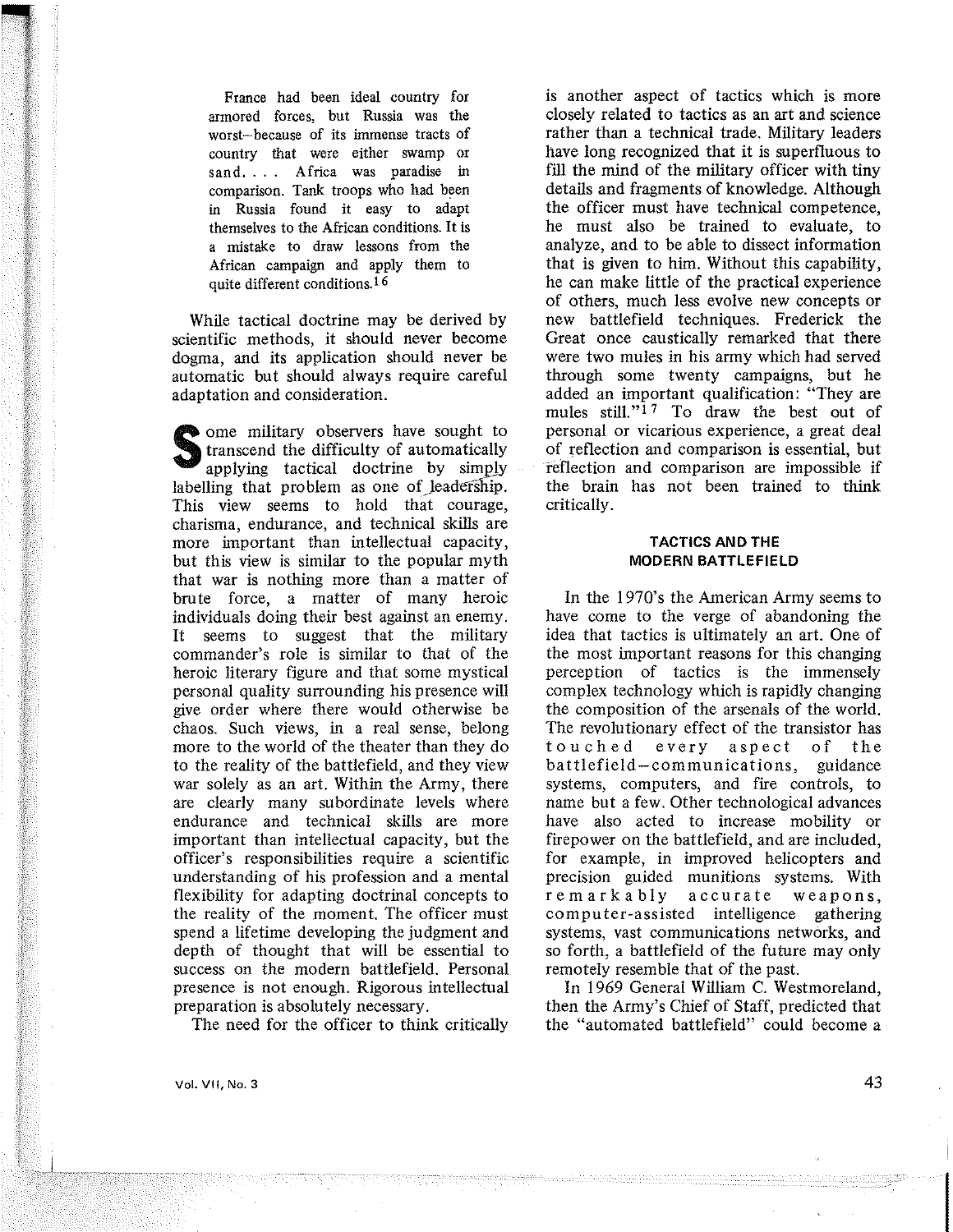reality within a decade. He suggested that with "the use of data links, computer-assisted intelligence evaluation, and automated fire control," coupled "with first-round kill probabilities approaching certainty, and with surveillance devices that can continually track the enemy,"18 a dramatically different approach to battle would be needed. As for tactics, the automated battlefield would apparently be one dominated by technical thinking. Where the battlefield had previously been dominated by men, it would in the fu ture supposedly be dominated by technology .

The plethora of new weaponry has apparently convinced some military thinkers that even if the automated battlefield has not arrived, at least every soldier now needs greater technical expertise. The fact that technology dominates military weaponry seems to be *prima facie* evidence that approaches to all aspects of the battlefield mu st be technical. If there is any criticism to be made of this approach, it is that there is too great an emphasis on the technical nature of war. That is, some military officers seem to believe that the battlefield can be dissected, categorized, and prepared as if it were isolated in the laboratory. Once the proper equipment has been obtained and the correct ingredients added, only the killing remains to be done. Such antiseptic and theoretical models, however, ignore the "friction" and "animate nature" of the participants which distinguish the laboratory battle from the real battle.

I n 1932 J. F. C. Fuller wrote, "The more mechanical become the weapons with which we fight, the less mechanical must be the spirit which controls them."19 Today, greater technical competence is undoubtedly required of the officer, for as military weapons and tools become more complex, he must possess enough technical skill to use and maintain military equipment. That need, however, does not erase or eclipse the requirement to be skilled in the less mechanistic aspects of tactics, since the introduction of new arms has compounded the officer's problem of coordinating or

combining actions on the battlefield. The combat officer's function continues to be leading his unit and gaining its maximum performance. If he becomes totally immersed in the technical performance of every weapon, he will lose sight of his essential mission-coordinating, combining, and controlling that unit.

In short, while tactics may be more technical, a concentration on technical skills should not result in our viewing war as a mechanistic science. The successful tactician must rise above technical details; he must use his creative intellect to devise the best concept for defeating the enemy.

On a battlefield of the future, a faster pace of war may make the commander's decisions more difficult, rather than easier. While there have been recent advances in information retrieval and intelligence gathering systems, there have also been advances in the capabilities for maneuver and for disrupting intelligence and communication systems. These will markedly reduce the commander's time and ability to react. In even the most favorable circumstances, troop leaders and staff members will have to make up their minds quickly. Given comparatively more-yet relatively sketchy-information, a commander who insists upon every piece of information before he acts, or who thinks he has time for long consultation and reflection, misunderstands how the battlefield has changed in recent years. The difficulties facing the military officer have been neither eased nor eliminated. And they are also by no means purely technical.

Despite the new technological advances, success on the battlefield continues to depend upon an ability to do or to reply to the unexpected. Rote procedures, such as decision matrices or a multi-stepped process for terrain analysis, can assist in the making of tactical decisions; however, when they become stereotyped or suppress innovation, they are more dangerous than helpful. If an enemy is able to identify predictable results, he possesses a great advantage. As has always been true, there is no substitute for an active mind on the battlefield.